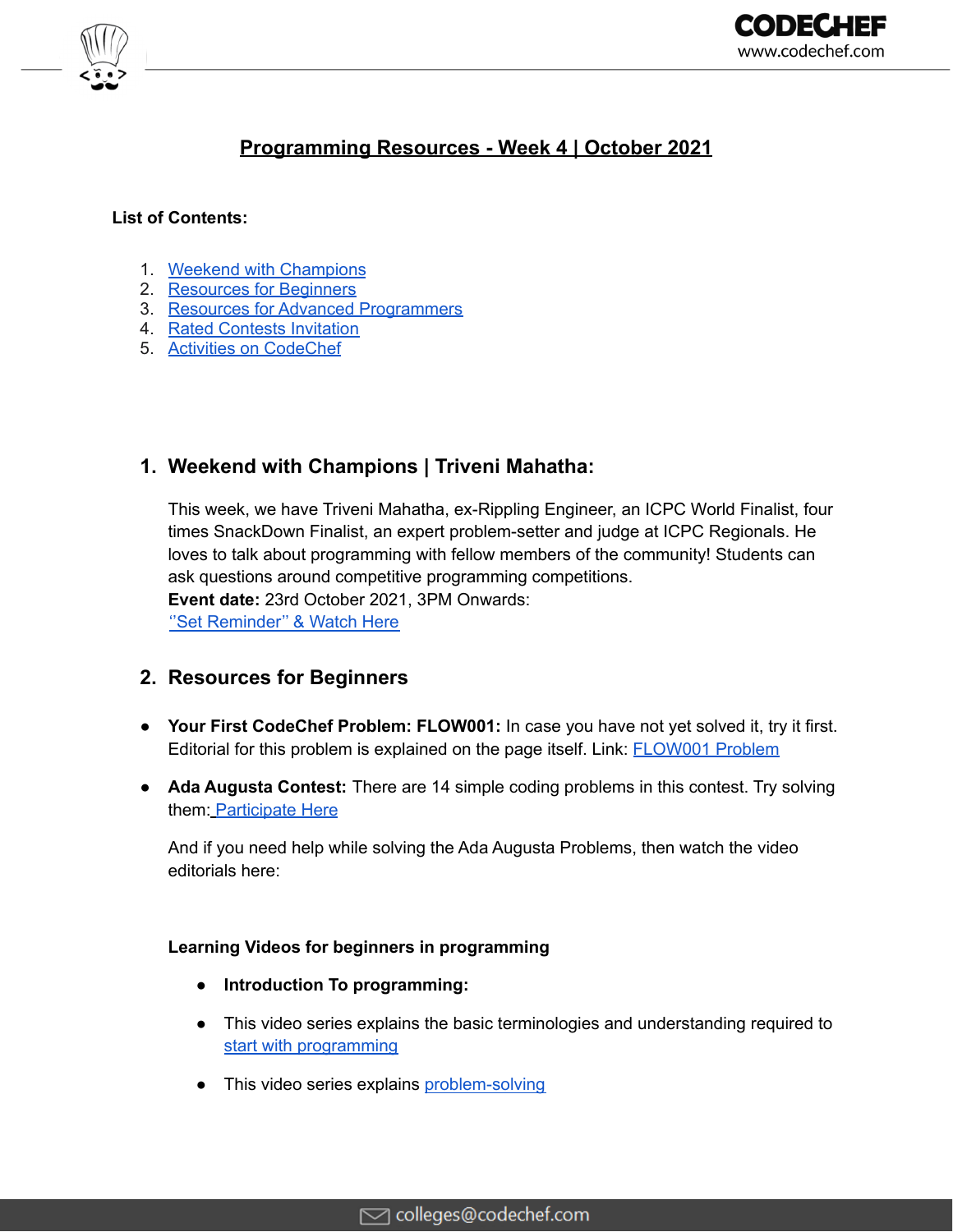

**● SnackDown 2021 Qualifies Videos Editorial:** In this [video](https://youtube.com/playlist?list=PLQXZIFwMtjoyZO38iilyCVrQ_uLAg1kbe), you will get to know all the problem solutions.

#### **● Journey to become 5 star coder:**

From this [video](https://youtu.be/xAVTRuEHXDw) you will learn how to become a 5 star coder.

#### **● Problems to practice:**

This video series will help you to practice 50 problems. [Watch](https://www.youtube.com/playlist?list=PLQXZIFwMtjowmOYVEIxMBHNLm9nm8QwjL) and learn from this video

### **3. Resources for Advanced Programmers**

**Learning Videos for Final Year Students**

### **● DSA for Placements:**

In the DSA For Placement series, you will learn a few of the most important topics you need to know to ace the interviews. In this video, we will discuss Problems on Linked List in detail.

[Learn](https://bit.ly/3zUgPRY) from this video

### **● Mastering Queues Data Structure:**

This video [series](https://youtube.com/playlist?list=PLQXZIFwMtjozkL2rciNadErsagNFRYQK7) will help you to make you understand and how to implement.

### **● Mastering OOPS:**

From this video [series](https://youtube.com/playlist?list=PLQXZIFwMtjoweNTnkpy7Qj-6gfwuVqx24), you will learn about the complete OOPS for Placement Interviews.

### **4. Rated Contests Invitation**

Students can feel the heat of a real coding contest with competition from the outside world and some of the best coders of the globe.

**1. SnackDown 2021 Round 1A: (21st October, 9:00 PM - 23rd October, 9:00 PM)**

[Participate](https://www.codechef.com/SNCK1A21?itm_medium=adstrip&itm_campaign=CC_SnackDown_2021) in the biggest coding challenge of the year. If you haven't [registered,](https://snackdown.codechef.com/?utm_source=email&utm_medium=outreach&utm_campaign=CC_SnackDown_2021)